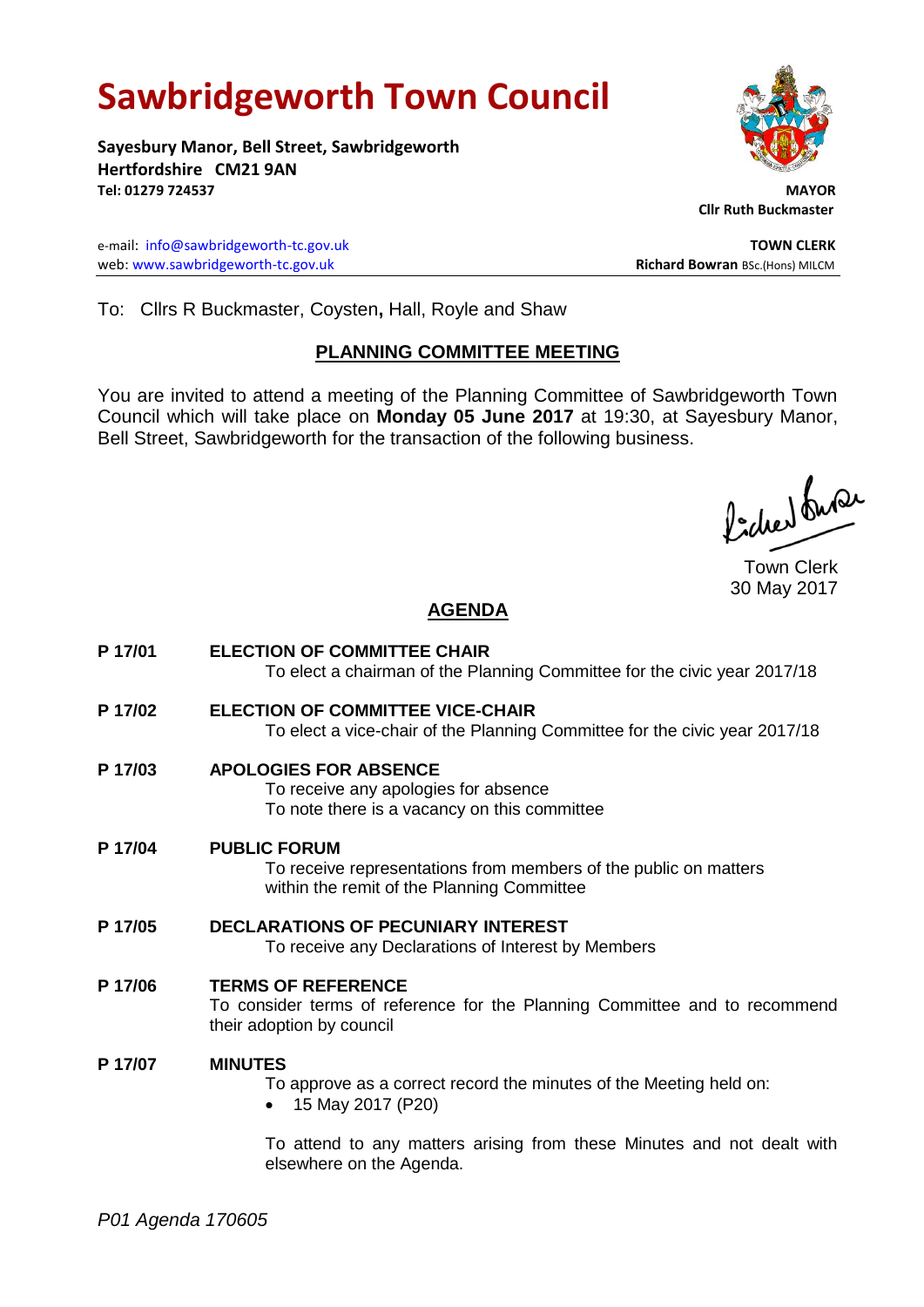#### **P 17/08 PLANNING APPLICATIONS RECEIVED FROM EHDC**

To consider Planning Applications received from EHDC since the last meeting of the Planning Committee

### **3/17/0130/FUL 32 Bullfields, CM21 9DD**

Demolition of existing and Construction of 3 [dwellings with associated parking and access](https://publicaccess.eastherts.gov.uk/online-applications/applicationDetails.do?activeTab=summary&keyVal=OK1028GLMYG00) **Applicant:** Mr T and A Jack

**\_\_\_\_\_\_\_\_\_\_\_\_\_\_\_\_\_\_\_\_\_\_\_\_\_\_\_\_\_\_\_\_\_\_\_\_\_\_\_\_\_\_\_\_\_\_\_\_\_\_\_\_\_\_\_\_\_\_\_\_\_\_\_\_\_\_**

**\_\_\_\_\_\_\_\_\_\_\_\_\_\_\_\_\_\_\_\_\_\_\_\_\_\_\_\_\_\_\_\_\_\_\_\_\_\_\_\_\_\_\_\_\_\_\_\_\_\_\_\_\_\_\_\_\_\_\_\_\_\_\_\_\_\_**

#### **3/17/0886HH (Amendment) 26 Brook Lane, CM21 0EL**

[Demolition of car port and detached garage; single storey side extension and two storey](https://publicaccess.eastherts.gov.uk/online-applications/applicationDetails.do?activeTab=summary&keyVal=OO78GCGLGDX00)  [rear extension; raising of roof and insertion of dormer windows](https://publicaccess.eastherts.gov.uk/online-applications/applicationDetails.do?activeTab=summary&keyVal=OO78GCGLGDX00) **Applicant:** Mr K Willett

**\_\_\_\_\_\_\_\_\_\_\_\_\_\_\_\_\_\_\_\_\_\_\_\_\_\_\_\_\_\_\_\_\_\_\_\_\_\_\_\_\_\_\_\_\_\_\_\_\_\_\_\_\_\_\_\_\_\_\_\_\_\_\_\_\_\_**

#### **3/17/1014/FUL Riverside View, Spellbrook Lane East**

[Demolition of existing dwelling and other non-residential structures, erection of 4no.](https://publicaccess.eastherts.gov.uk/online-applications/applicationDetails.do?activeTab=summary&keyVal=OP2EO3GLGLE00)  [dwellings with associated internal access roads and landscaping](https://publicaccess.eastherts.gov.uk/online-applications/applicationDetails.do?activeTab=summary&keyVal=OP2EO3GLGLE00) **Applicant:** Jack Stanley Homes Ltd

**\_\_\_\_\_\_\_\_\_\_\_\_\_\_\_\_\_\_\_\_\_\_\_\_\_\_\_\_\_\_\_\_\_\_\_\_\_\_\_\_\_\_\_\_\_\_\_\_\_\_\_\_\_\_\_\_\_\_\_\_\_\_\_\_\_\_**

#### **3/17/1031/FUL 5 Bluebell Walk, CM21 0JQ**

[Conversion of existing detached annexe building to form 1 no. new dwelling with](https://publicaccess.eastherts.gov.uk/online-applications/applicationDetails.do?activeTab=summary&keyVal=OP89RXGLGMO00)  [associated parking and garden amenity space utilising a previously approved access](https://publicaccess.eastherts.gov.uk/online-applications/applicationDetails.do?activeTab=summary&keyVal=OP89RXGLGMO00) **Applicant:** Mr Stephen Grayston

**\_\_\_\_\_\_\_\_\_\_\_\_\_\_\_\_\_\_\_\_\_\_\_\_\_\_\_\_\_\_\_\_\_\_\_\_\_\_\_\_\_\_\_\_\_\_\_\_\_\_\_\_\_\_\_\_\_\_\_\_\_\_\_\_\_\_**

#### **3/17/1033/HH 19 Hoestock Road, CM21 0DZ**

[Demolition of existing garage and using the same plinth the assembly of a summerhouse](https://publicaccess.eastherts.gov.uk/online-applications/applicationDetails.do?activeTab=summary&keyVal=OPA4G1GLGMV00) **Applicant:** Mr Colin Gill

**\_\_\_\_\_\_\_\_\_\_\_\_\_\_\_\_\_\_\_\_\_\_\_\_\_\_\_\_\_\_\_\_\_\_\_\_\_\_\_\_\_\_\_\_\_\_\_\_\_\_\_\_\_\_\_\_\_\_\_\_\_\_\_\_\_\_**

#### **3/17/1044/HH 5 Church Crescent, CM21 9BH**

[Single storey rear extension to replace conservatory; new front porch to replace existing;](https://publicaccess.eastherts.gov.uk/online-applications/applicationDetails.do?activeTab=summary&keyVal=OPBPJ7GL00X00)  [rebuild and enlarge existing side dormers; repair some areas of external](https://publicaccess.eastherts.gov.uk/online-applications/applicationDetails.do?activeTab=summary&keyVal=OPBPJ7GL00X00) render **Applicant:** Mr J Portelly

**\_\_\_\_\_\_\_\_\_\_\_\_\_\_\_\_\_\_\_\_\_\_\_\_\_\_\_\_\_\_\_\_\_\_\_\_\_\_\_\_\_\_\_\_\_\_\_\_\_\_\_\_\_\_\_\_\_\_\_\_\_\_\_\_\_\_**

#### **3/17/1077/HH 19 Honeymeade, CM21 0AR**

[Demolition of garage and outbuilding. Erection of a single storey rear and two storey side](https://publicaccess.eastherts.gov.uk/online-applications/applicationDetails.do?activeTab=summary&keyVal=OPMS01GLGPE00)  [extension](https://publicaccess.eastherts.gov.uk/online-applications/applicationDetails.do?activeTab=summary&keyVal=OPMS01GLGPE00)

**\_\_\_\_\_\_\_\_\_\_\_\_\_\_\_\_\_\_\_\_\_\_\_\_\_\_\_\_\_\_\_\_\_\_\_\_\_\_\_\_\_\_\_\_\_\_\_\_\_\_\_\_\_\_\_\_\_\_\_\_\_\_\_\_\_\_**

**Applicant:** Mr David Martin

#### **3/17/1115/LBC Hill Cottage, 37 London Rd, CM21 9EH**

[Removal of concrete roof tiles and replace with Welsh Slate. Realignment of roofs central](https://publicaccess.eastherts.gov.uk/online-applications/applicationDetails.do?activeTab=summary&keyVal=OPTVHNGLGRM00)  [valley in lead. Replacement of lead flashing. Removal of roof tiles from barn, upgrade](https://publicaccess.eastherts.gov.uk/online-applications/applicationDetails.do?activeTab=summary&keyVal=OPTVHNGLGRM00)  [roof felt and relay tiles](https://publicaccess.eastherts.gov.uk/online-applications/applicationDetails.do?activeTab=summary&keyVal=OPTVHNGLGRM00) **Applicant:** Mr Daniel Johnson

**\_\_\_\_\_\_\_\_\_\_\_\_\_\_\_\_\_\_\_\_\_\_\_\_\_\_\_\_\_\_\_\_\_\_\_\_\_\_\_\_\_\_\_\_\_\_\_\_\_\_\_\_\_\_\_\_\_\_\_\_\_\_\_\_\_\_**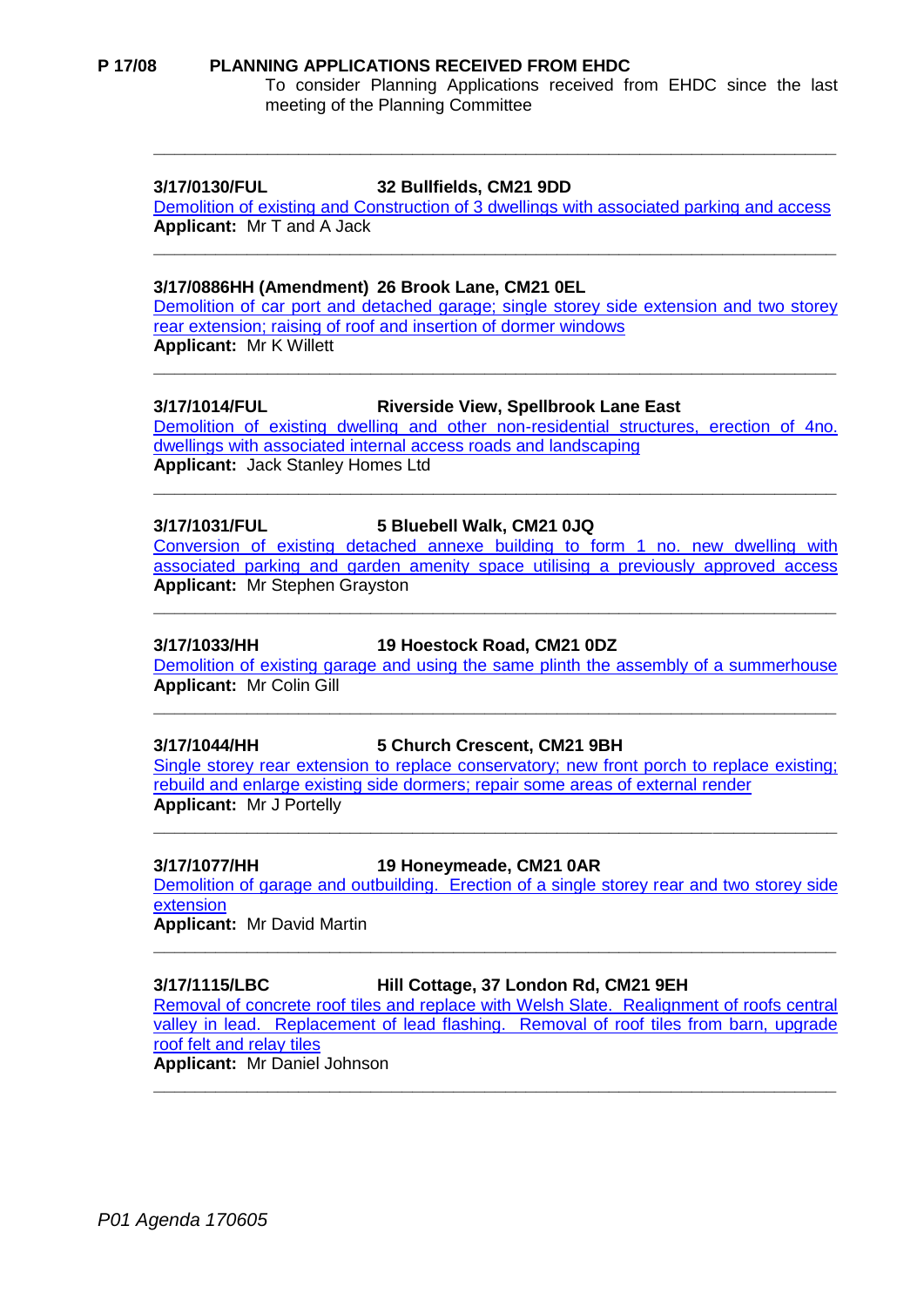# **3/17/1142/HH 4 High Wych Road, CM21 0AZ**

[Raising of roof ridge to create first floor. First floor side extension, replacement](https://publicaccess.eastherts.gov.uk/online-applications/applicationDetails.do?activeTab=summary&keyVal=OPZQN9GLGTD00)  [conservatory and alterations to fenestration](https://publicaccess.eastherts.gov.uk/online-applications/applicationDetails.do?activeTab=summary&keyVal=OPZQN9GLGTD00) **Applicant:** Mr Graham Purnell

**\_\_\_\_\_\_\_\_\_\_\_\_\_\_\_\_\_\_\_\_\_\_\_\_\_\_\_\_\_\_\_\_\_\_\_\_\_\_\_\_\_\_\_\_\_\_\_\_\_\_\_\_\_\_\_\_\_\_\_\_\_\_\_\_\_\_**

**\_\_\_\_\_\_\_\_\_\_\_\_\_\_\_\_\_\_\_\_\_\_\_\_\_\_\_\_\_\_\_\_\_\_\_\_\_\_\_\_\_\_\_\_\_\_\_\_\_\_\_\_\_\_\_\_\_\_\_\_\_\_\_\_\_\_**

### **3/17/1143/FUL The White Lion, London Road, CM21 9EN**

[Single storey extension for accessible WC. External works to include demolition of garden](https://publicaccess.eastherts.gov.uk/online-applications/applicationDetails.do?activeTab=summary&keyVal=OQ01QLGLGTG00)  wall, replace with sleepers, timber planters and bench seating. Remove beds and replace [with stepped platform to rear garden entrance.](https://publicaccess.eastherts.gov.uk/online-applications/applicationDetails.do?activeTab=summary&keyVal=OQ01QLGLGTG00)

**\_\_\_\_\_\_\_\_\_\_\_\_\_\_\_\_\_\_\_\_\_\_\_\_\_\_\_\_\_\_\_\_\_\_\_\_\_\_\_\_\_\_\_\_\_\_\_\_\_\_\_\_\_\_\_\_\_\_\_\_\_\_\_\_\_\_**

**Applicant:** Greene King Pub Company

## **3/17/1144/LBC The White Lion, London Road, CM21 9EN**

[Single storey extension for accessible WC. External works to include demolition of garden](https://publicaccess.eastherts.gov.uk/online-applications/applicationDetails.do?activeTab=summary&keyVal=OQ01R0GLGTH00)  wall, replace with sleepers, timber planters and bench seating. Remove beds and replace with stepped platform to rear garden entrance. Internal works to include demolition of [fireplace, screens, raised floor and upper backfitting to bar. New fixed seating, flooring,](https://publicaccess.eastherts.gov.uk/online-applications/applicationDetails.do?activeTab=summary&keyVal=OQ01R0GLGTH00)  [backfitting, bar top and screens. Refurbish existing WCs. New lighting and decorations](https://publicaccess.eastherts.gov.uk/online-applications/applicationDetails.do?activeTab=summary&keyVal=OQ01R0GLGTH00)  [throughout](https://publicaccess.eastherts.gov.uk/online-applications/applicationDetails.do?activeTab=summary&keyVal=OQ01R0GLGTH00)

**\_\_\_\_\_\_\_\_\_\_\_\_\_\_\_\_\_\_\_\_\_\_\_\_\_\_\_\_\_\_\_\_\_\_\_\_\_\_\_\_\_\_\_\_\_\_\_\_\_\_\_\_\_\_\_\_\_\_\_\_\_\_\_\_\_\_**

**Applicant:** Greene King Pub Company

### **P 17/09 LATE PLANNING APPLICATIONS**

To deal with Planning Applications received from EHDC following the Publication of this Agenda and received before 2 June 2017

#### **P 17/10 PLANNING DECISIONS MADE BY EHDC** To receive Planning Decisions from EHDC

### **3/16/2619/PNHH Rowneybury, Harlow Road CM21 0AJ**

[Proposed single storey rear extension: Depth 8.0 metres, Maximum height 4.0 metres,](https://publicaccess.eastherts.gov.uk/online-applications/applicationDetails.do?activeTab=summary&keyVal=OH59ZJGL03S00)  [Eaves height 4.0 metres](https://publicaccess.eastherts.gov.uk/online-applications/applicationDetails.do?activeTab=summary&keyVal=OH59ZJGL03S00)

**\_\_\_\_\_\_\_\_\_\_\_\_\_\_\_\_\_\_\_\_\_\_\_\_\_\_\_\_\_\_\_\_\_\_\_\_\_\_\_\_\_\_\_\_\_\_\_\_\_\_\_\_\_\_\_\_\_\_\_\_\_\_\_\_\_\_**

#### **Applicant: Mr Johnson**

*STC Comment: No objection*

*EHDC Decision: Refused – "The proposed single storey rear extension as shown on drawing no. 12544-P040 received on 23 November 2016, would be in breach of condition 4 of permission ref 3/97/1122/FP which removed Class A permitted development rights for enlargements to the dwellinghouse. Planning permission is therefore required for the proposed development"*

**\_\_\_\_\_\_\_\_\_\_\_\_\_\_\_\_\_\_\_\_\_\_\_\_\_\_\_\_\_\_\_\_\_\_\_\_\_\_\_\_\_\_\_\_\_\_\_\_\_\_\_\_\_\_\_\_\_\_\_\_\_\_\_\_\_\_**

**3/17/0812/HH 1 Crofters, CM21 0DE** [Two storey side and single storey front](https://publicaccess.eastherts.gov.uk/online-applications/applicationDetails.do?activeTab=summary&keyVal=ONQ9B9GLGAB00) extensions **Applicant: Mr R Nunn** *STC Comment: No objection EHDC Decision:* Granted